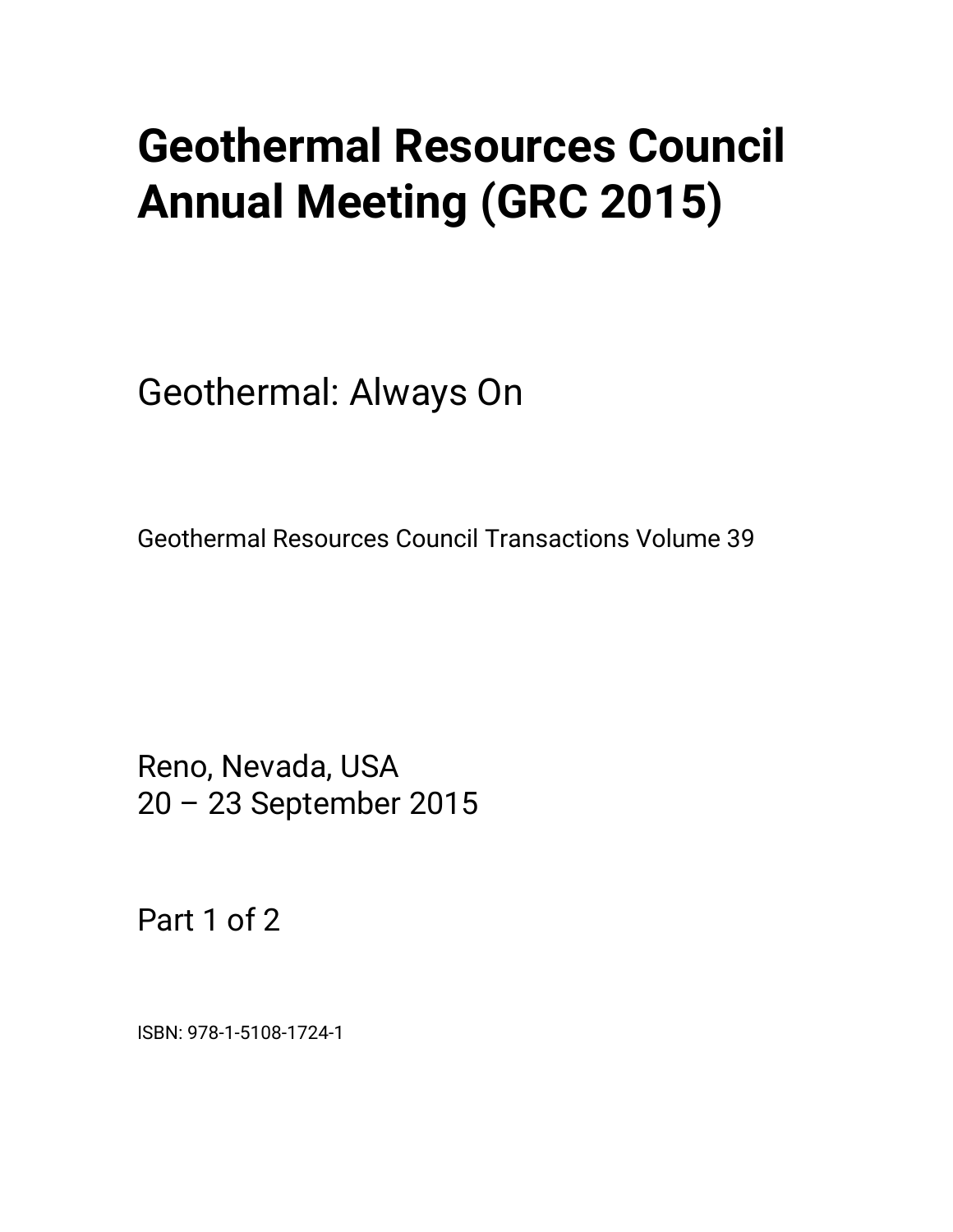**Printed from e-media with permission by:** 

Curran Associates, Inc. 57 Morehouse Lane Red Hook, NY 12571



**Some format issues inherent in the e-media version may also appear in this print version.** 

Copyright© (2015) by Geothermal Resources Council All rights reserved.

Printed by Curran Associates, Inc. (2016)

For permission requests, please contact Geothermal Resources Council at the address below.

Geothermal Resources Council P.O. Box 1350 Davis, California 95617 USA

Phone: (530) 758-2360 Fax: (530) 758-2839

grc@geothermal.org

#### **Additional copies of this publication are available from:**

Curran Associates, Inc. 57 Morehouse Lane Red Hook, NY 12571 USA Phone: 845-758-0400 Fax: 845-758-2634 Email: curran@proceedings.com Web: www.proceedings.com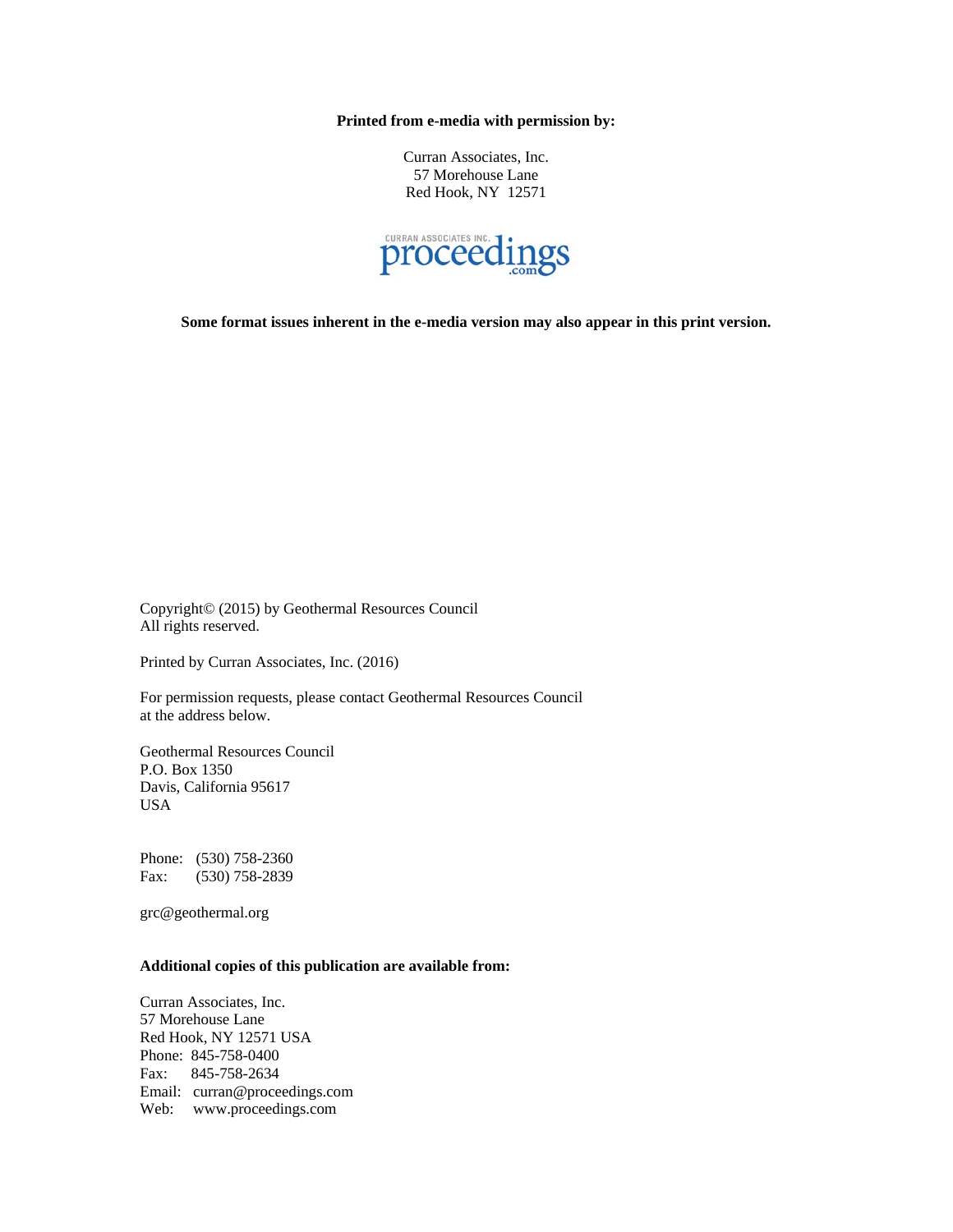## **Table of Contents**

| <b>Basin &amp; Range</b>                                                                                                                                                                                                                 |  |
|------------------------------------------------------------------------------------------------------------------------------------------------------------------------------------------------------------------------------------------|--|
| A Case History of the Dixie Valley Geothermal Field, 1963-2014                                                                                                                                                                           |  |
| Geothermal Potential in the Basins of East-Central and Southeastern Nevada                                                                                                                                                               |  |
| Comparisons of Geothermal Systems in Central Nevada: Evidence for Deep<br>Regional Geothermal Potential Based on Heat Flow, Geology, and Fluid Chemistry                                                                                 |  |
| McCurry, M., D. M. Pearson, J. Welhan, S. K. Natwotniak, and M. Fisher 35<br>Origin and Potential Geothermal Significance of China Hat and Other Late<br>Pleistocene Topaz Rhyolite Lava Domes of the Blackfoot Volcanic Field, SE Idaho |  |
| Influence of Continuously Variable Permeability and Basin Rock Properties on Three<br>Dimensional Heat and Mass Balance Models of Basin & Range Geothermal Systems                                                                       |  |
| Comparative Analysis of Fluid Chemistry From Cove Fort, Roosevelt and Thermo:<br>Implications for Geothermal Resources and Hydrothermal Systems on the East<br>Edge of the Great Basin                                                   |  |
| <b>Country Update</b>                                                                                                                                                                                                                    |  |
| The United States of America Country Update 2015                                                                                                                                                                                         |  |
|                                                                                                                                                                                                                                          |  |

Lund, J. W., R. Bertani, and T. L. Boyd. . 79 *Worldwide Geothermal Energy Utilization 2015*

*Breaking Down the Barriers to Geothermal Energy in Canada: Bridging the* 

*Knowledge Gap and Overcoming the Status Quo*

Williams, C. F., J. DeAngelo, and M. J. Reed. . 93 *Revisiting the Assessment of Geothermal Resources <90 ºC in the United States*

#### *Direct Use*

| Accelerated Plant Growth Results From an Intensive Shallow Bottom Heat System |  |
|-------------------------------------------------------------------------------|--|
| Using Waste Geothermal Hot Water and Steam Condensate in Iceland              |  |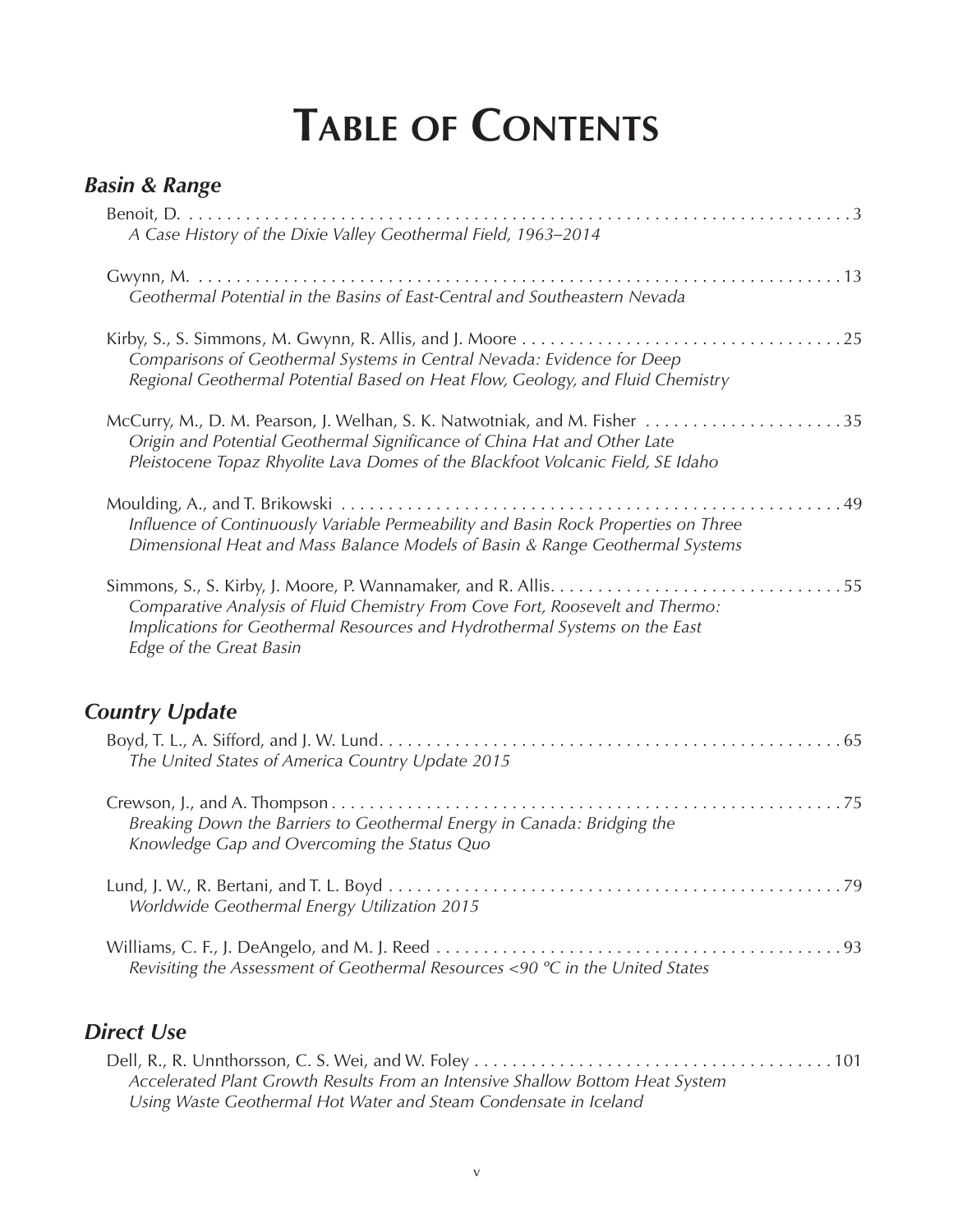| Heat Exchange Rate Enhancement in Ground Heat Exchangers by Water Injection<br>and Pumping                                                                                                                                         |
|------------------------------------------------------------------------------------------------------------------------------------------------------------------------------------------------------------------------------------|
| Point of Use Thermoelectric Powered Automated Irrigation System for an Intesive<br>Shallow Bottom Heat System Using Waste Geothermal Hot Water and Steam<br>Condensate in Iceland                                                  |
| Use of Waste Heat From Geothermal Power Plants Focusing on Improving<br>Agriculture in Developing Countries                                                                                                                        |
| Geothermal Direct Utilization-Design and Optimization                                                                                                                                                                              |
| Evolution of Balçova Geothermal District Heating System - Turkey                                                                                                                                                                   |
| The Lindal Diagram for Mining Engineering                                                                                                                                                                                          |
| Uwera, J., R. Itoi, S. Jalilinasrabady, T. Jóhannesson, and D. Ö. Benediktsson 157<br>Design of a Cooling System Using Geothermal Energy for Storage of Agricultural<br>Products With Emphasis on Irish Potatoes in Rwanda, Africa |
| Study of Thermal Performance and Operation Strategy of a Compound Ground<br>Source Heat Pump Heating System                                                                                                                        |

### *Drilling*

| Denninger, K., A. Eustes, C. Visser, W. Baker, D. Bolton, J. Bell, S. Bell, A. Jacobs,<br>Optimizing Geothermal Drilling: Oil and Gas Technology Transfer |
|-----------------------------------------------------------------------------------------------------------------------------------------------------------|
| Comparison of Drilling Technologies Between Top Drive and Rotary Table in<br>Geothermal Fields: A Case Study of Olkaria Geothermal Fields                 |
| Challenges of Cementing Olkaria Geothermal Field                                                                                                          |
| Well Design and Well Workover to Land Deep Production Casings in the<br>Menengai Field                                                                    |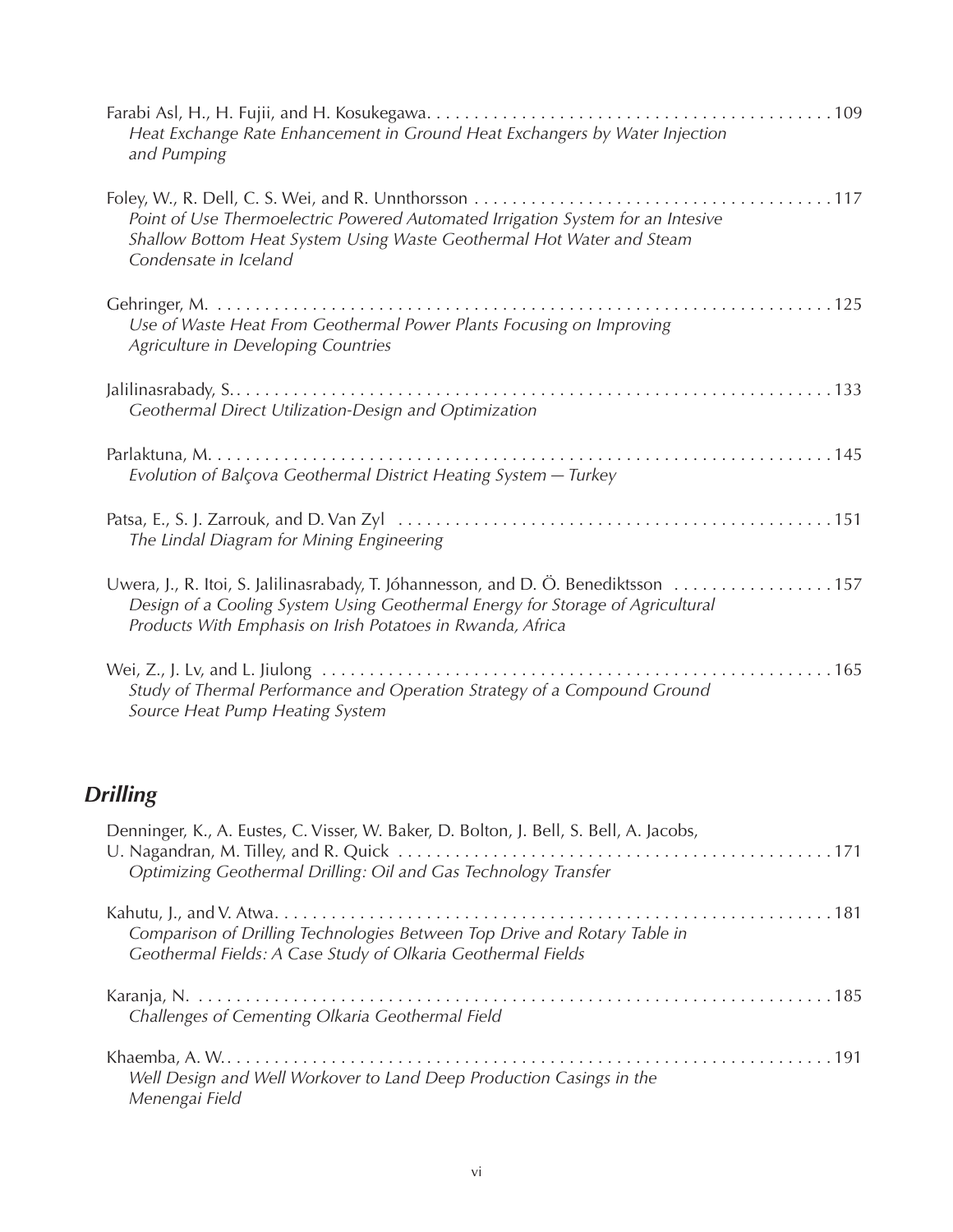| Modelling of Geothermal Drilling Parameters - A Case Study of Well MW-17 in<br>Menengai Kenya                                                 |
|-----------------------------------------------------------------------------------------------------------------------------------------------|
| Use of Carbon Microfibers for Reinforcement of Calcium Aluminate-Class F Fly<br>Ash Cement Activated With Sodium Meta-Silicate at up to 300°C |
| Broaching: An Effective Method of Well Intervention for Calcite Scale Removal                                                                 |
| <b>East African Rift</b>                                                                                                                      |
| Characterization of Quaternary Extensional Structures:<br>Tulu-Moye Geothermal Prospect, Ethiopia                                             |
| Stakeholder Engagement Through Participatory Research: A Case Study of Eburru<br>Geothermal Wellhead Generator in Nakuru County, Kenya        |
| The Western Branch of the East African Rift: A Review of Tectonics, Volcanology<br>and Geothermal Activity                                    |
| Evolution and Geology of Eburru-Badlands Geothermal Prospect - Central<br>Kenyan Rift                                                         |
| The Initial-State Geochemistry as a Baseline for Geochemical Monitoring at<br>Olkaria Domes, Kenya                                            |
| <b>Enhanced Geothermal Systems</b>                                                                                                            |

| Hydraulic and Thermal Stimulation Program at Raft River Idaho, A DOE EGS                                                         |  |
|----------------------------------------------------------------------------------------------------------------------------------|--|
| Production Well Targeting at Newberry Volcano EGS Demonstration                                                                  |  |
| Analysis of Seismic Moment Tensor, Finite-Source Scaling and Fluid Imaging<br>During EGS Resource Development at The Geysers, CA |  |
| Simulation of Injection and Production and MEQ in Large-Scale Fracture<br><b>Networks</b>                                        |  |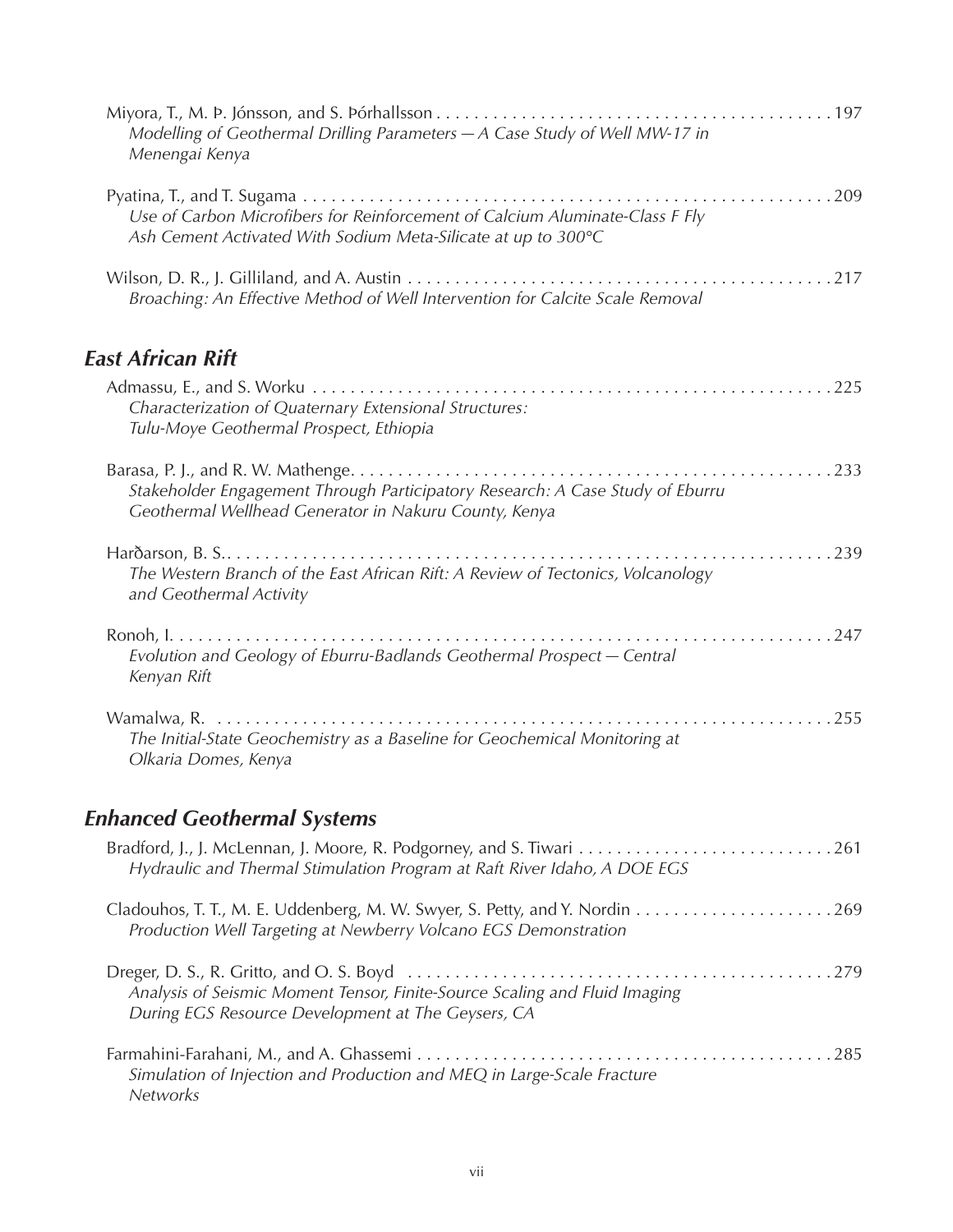| Faulds, J. E., D. Blankenship, N. H. Hinz, A. Sabin, J. Nordquist, S. Hickman, J. Glen,<br>M. Kennedy, D. L. Siler, A. Robertson-Tait, C. Williams, P. Drakos, and W. Calvin 293<br>Geologic Setting of the Proposed Fallon Forge Site, Nevada: Suitability for EGS<br>Research and Development                        |
|------------------------------------------------------------------------------------------------------------------------------------------------------------------------------------------------------------------------------------------------------------------------------------------------------------------------|
| Hydro-Shearing and Hydraulic Fracturing for Enhanced Geothermal Systems<br>in Archetypical Normal, Strike-Slip, and Thrust Faulting Terrains                                                                                                                                                                           |
| Data Archiving and Lessons Learned From the Pioneering Hot Dry Rock Project<br>at Fenton Hill, USA                                                                                                                                                                                                                     |
| Fracture Characterization Using Resistivity Measured at Different Frequencies<br>in Rocks                                                                                                                                                                                                                              |
| Numakura, T., N. Watanabe, K. Sakaguchi, T. Kikuchi, and N. Tsuchiya 329<br>Permeability Measurements of Fractured Granite at 350-450 °C Under Confining<br><b>Stress</b>                                                                                                                                              |
| Olson, J., A. Eustes, W. Fleckenstein, E. Eker, R. Baker, and C. Augustine 335<br>Completion Design Considerations for a Horizontal Enhanced Geothermal<br>System                                                                                                                                                      |
| Sabin, A., K. Blake, M. Lazaro, D. Blankenship, M. Kennedy, J. McCullough, S. DeOreo,<br>S. Hickman, J. Glen, O. Kaven, C. Williams, G. Phelps, J. E. Faulds, N. Hinz, W. Calvin,<br>345<br>Geologic Setting of the Proposed West Flank Forge Site, California: Suitability for<br><b>EGS Research and Development</b> |
| Numerical Simulation Model Comparisons for Enhanced Geothermal Reservoirs                                                                                                                                                                                                                                              |
| Thermal and Trace-Element Anomalies in the Eastern Snake River Plain Aquifer:<br>Toward a Conceptual Model of the EGS Resource                                                                                                                                                                                         |
| <b>Exploration</b>                                                                                                                                                                                                                                                                                                     |
| Pavant Butte, Utah Geothermal Prospect Revisited                                                                                                                                                                                                                                                                       |
| Will Stratigraphic Reservoirs Provide the Next Big Increase in U.S. Geothermal<br><b>Power Generation?</b>                                                                                                                                                                                                             |
| Heat Flow and Helium Isotopes in the Geothermal Areas of Tuscany (Central Italy)                                                                                                                                                                                                                                       |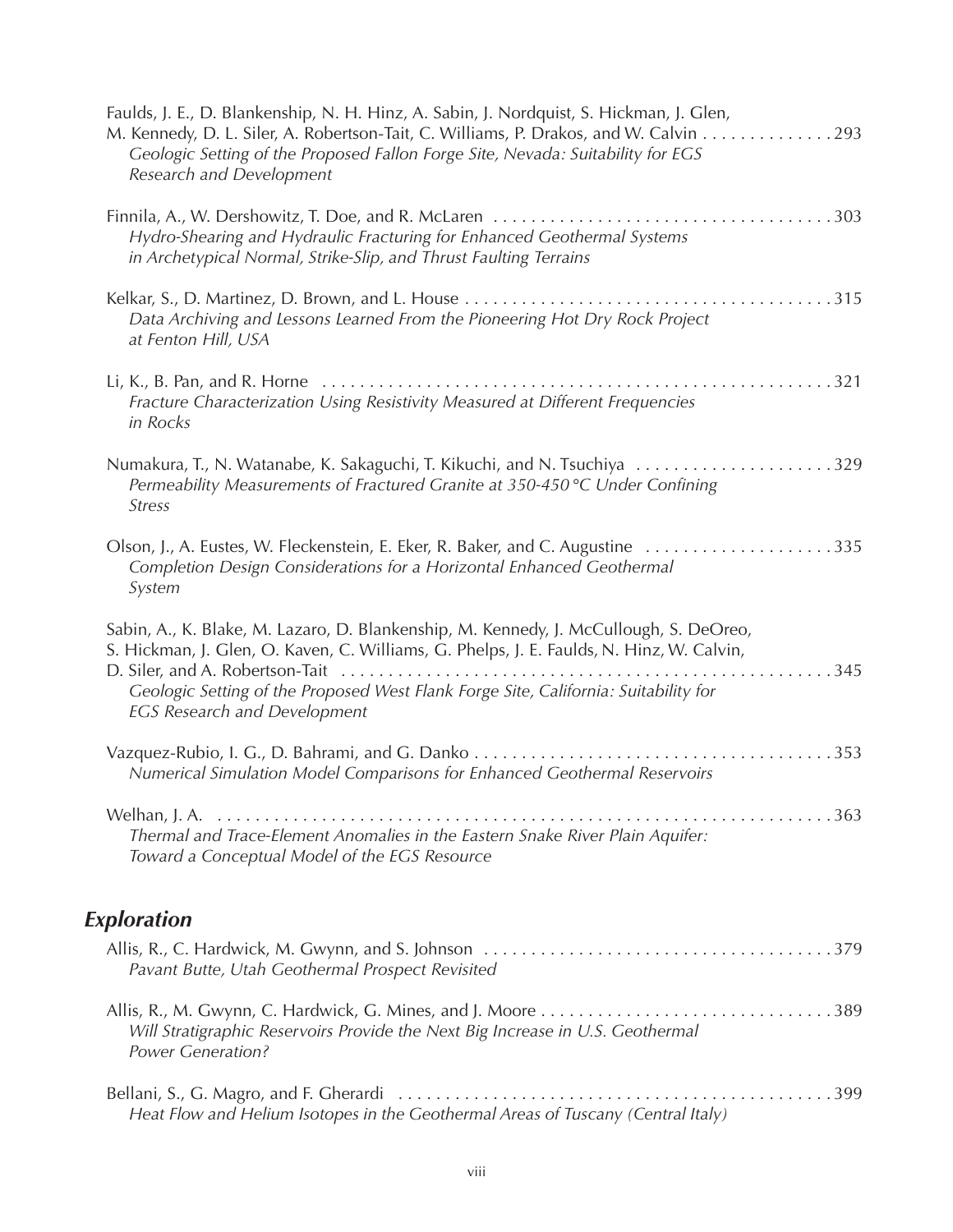| Blake, K., A. Tiedeman, A. Sabin, M. Lazaro, D. Meade, and W-C. Huang 407<br>Naval Air Station Fallon Mainside: Update of Geothermal Exploration              |
|---------------------------------------------------------------------------------------------------------------------------------------------------------------|
| Stochastic Modeling and Analysis of Temperature Data From Hot Springs in<br>Yellowstone Caldera, Wyoming, USA                                                 |
| Ice Box Calorimetry: A Test of Applicability in Non-Steaming<br>Geothermal Areas                                                                              |
| Investigating Potential Geothermal Resources in Western Saudi Arabia                                                                                          |
| Plumbing and Political Will: Low Temperature Geothermal Power Exploration<br>in Pagosa Springs, Colorado                                                      |
| Earthquake-Related Stress Concentrations and Permeability Generation<br>in Geothermal Systems                                                                 |
| <b>Geochemistry</b>                                                                                                                                           |
| Fluoride in Geothermal Waters, India                                                                                                                          |
| Applications of Downhole Lithogeochemistry to Geothermal Exploration                                                                                          |
| Variations in the Composition of Epidote in the Karaha-Telaga Bodas<br>Geothermal System                                                                      |
| The Importance of Hydrodynamic Conditions in Silicate Scale Growth<br><b>Inferred From Numerical Simulation</b>                                               |
| Neupane, G., E. D. Mattson, T. L. McLing, P. F. Dobson, M. E. Conrad,<br>Geothermometric Temperature Comparison of Hot Springs and Wells<br>in Southern Idaho |
| Assessment of the Downhole Geochemical Report of OW-917                                                                                                       |
|                                                                                                                                                               |

*Geothermal Field, NW-Iran*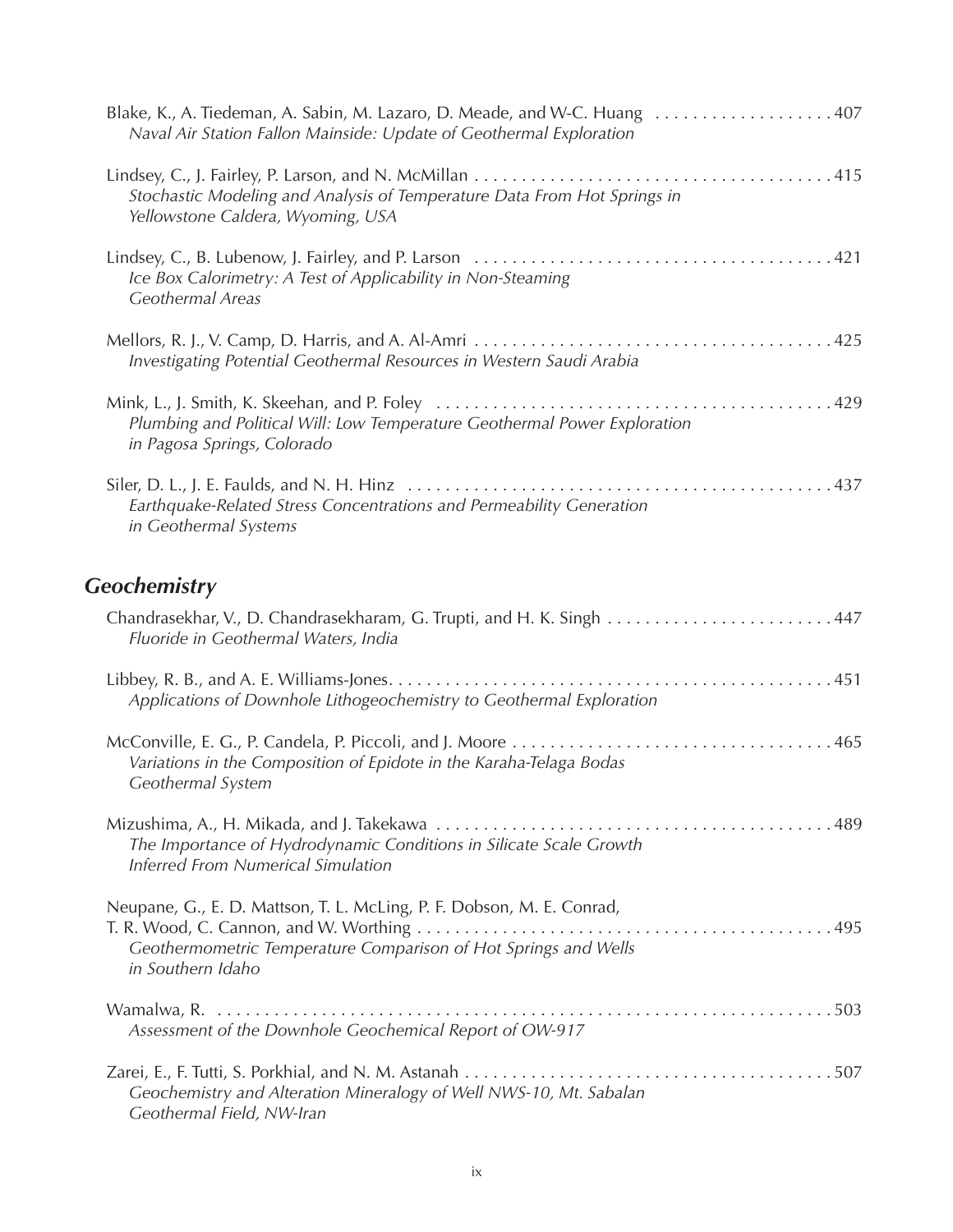#### *Geology*

| The Thermal History of Garland Mineral Springs, North Cascades, Washington, From<br>Apatite Fission Track Analysis of Well Cuttings From Geothermal Exploration Well GAR-1                              |
|---------------------------------------------------------------------------------------------------------------------------------------------------------------------------------------------------------|
| Etzel, T. M., J. N. Moore, J. R. Bowman, C. G. Jones, R. G. Intani, G. Golla, and G. Nash 529<br>Tourmaline in Geothermal Systems: An Example From Darajat, Indonesia                                   |
| Geothermal Implications of Rift Zone Mini-Grabens-Geological and Geophysical<br>Structure of the Reykjafell Mini-Graben, Hengill Geothermal Field, SW Iceland                                           |
| Examining Subsurface Processes Captured in Geothermal Host Rocks Using<br>Computerised Tomography and Scanning Electron Microscopy                                                                      |
| Structural Constraints of Buffalo Valley Hot Springs, North-Central Nevada                                                                                                                              |
| Evaluation of Subsurface Structures Using Hydrothermal Alteration Mineralogy -<br>A Case Study of Olkaria South East Field                                                                              |
| Distribution of Hydrothermal Alteration in the Cerritos Colorados Geothermal<br>Field, Mexico                                                                                                           |
| 573<br>Sadowski, A. J., and J. E. Faulds $\dots \dots$<br>.<br>Structural Controls of the Black Warrior Blind Geothermal System, Washoe-<br>Churchill Counties, Truckee Range, Northwestern Nevada, USA |
| <b>Geophysics</b>                                                                                                                                                                                       |
| Quantifying How Errors in Thermal Conductivity Estimates Affect Geothermal<br><b>Production Models</b>                                                                                                  |
| Separating Intrinsic From Scattering Seismic Wave Attenuation From Sonic Logs<br>in a Geothermal Field                                                                                                  |
| Observations and Implications of Magnetotelluric Data for Resolving Stratigraphic<br>Reservoirs Beneath the Black Rock Desert, Utah, USA                                                                |
| Three-Dimensional Structural Model Building, Induced Seismicity Analysis,<br>Drilling Analysis, and Reservoir Management at The Geysers Geothermal Field,<br>Northern California                        |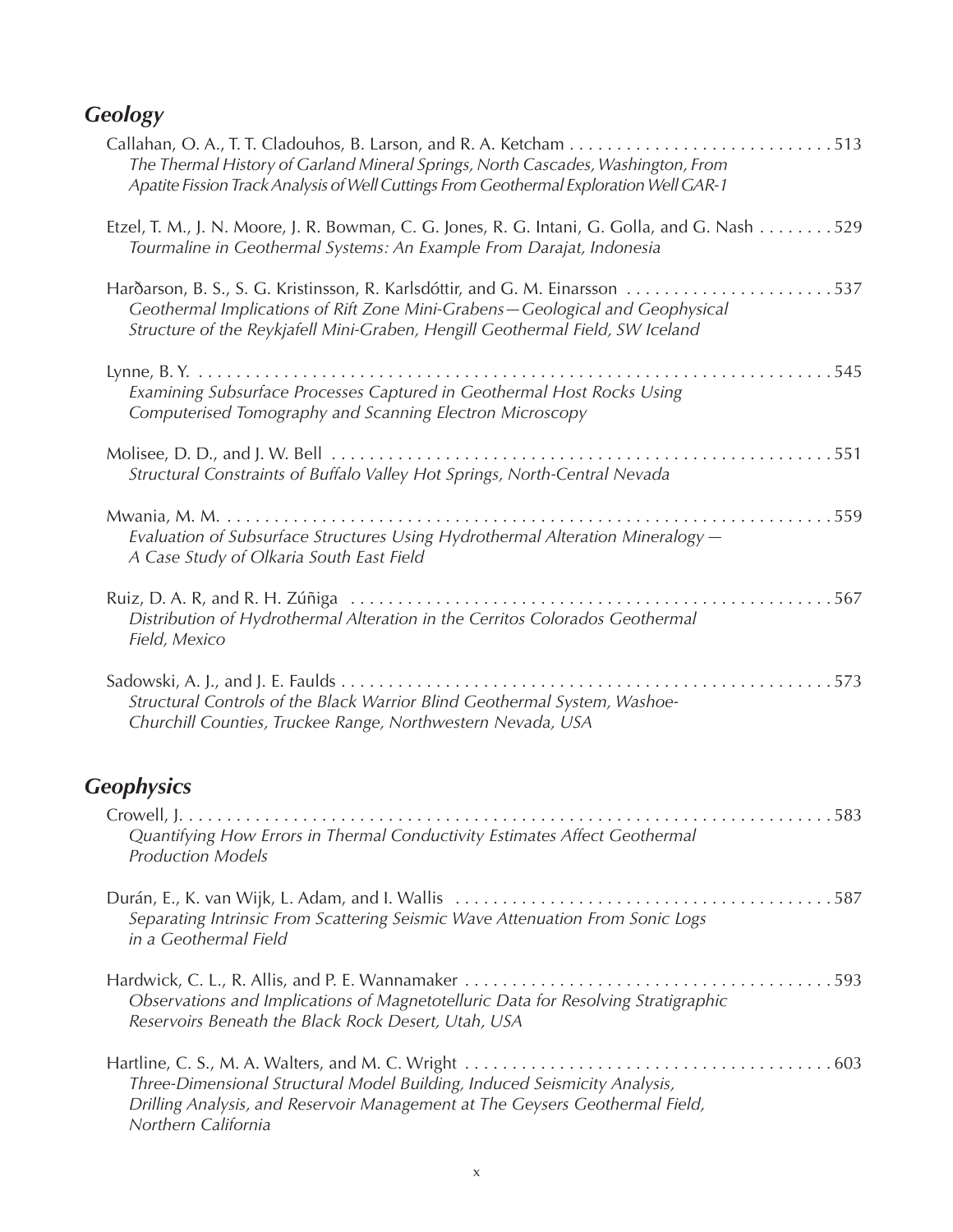| Hutchings, L., J. Savy, C. Bachmann, O. Heidbach, M. Miah, N. Lindsey, A. Singh,                                                                                                                                                                                                                                                                        |
|---------------------------------------------------------------------------------------------------------------------------------------------------------------------------------------------------------------------------------------------------------------------------------------------------------------------------------------------------------|
| . 615<br>Examination of a Site-Specific, Physics-Based Seismic Hazard Analysis, Applied to<br>Surrounding Communities of The Geysers Geothermal Development Area                                                                                                                                                                                        |
| Preliminary Results of a Heat Flow Study of the Williston Basin Using Temporarily<br>Abandoned Oil Wells, Western North Dakota                                                                                                                                                                                                                          |
| Potentiality of Continuous Measurements Using a Small-Sized Superconducting<br><b>Gravimeter for Geothermal Reservoir Monitoring</b>                                                                                                                                                                                                                    |
| <b>Injection</b>                                                                                                                                                                                                                                                                                                                                        |
| Particle Deposition in Porous Media: A Review                                                                                                                                                                                                                                                                                                           |
| Oil & Gas                                                                                                                                                                                                                                                                                                                                               |
| Co-Produced and Low-Temperature Geothermal Resources in the<br><b>Williston Basin</b>                                                                                                                                                                                                                                                                   |
| A Basin-Scale Geothermal Assessment of Co-Produced Waters in Oil and Gas<br>Fields: Uinta Basin, Utah, USA                                                                                                                                                                                                                                              |
| Produced Water Treatment Using Switchable Polarity Solvent Forward Osmosis<br>(SPS FO) Technology                                                                                                                                                                                                                                                       |
| <b>Play Fairways</b>                                                                                                                                                                                                                                                                                                                                    |
| Coolbaugh, M., L. Shevenell, N. H. Hinz, P. Stelling, G. Melosh, W. Cumming,<br>Preliminary Ranking of Geothermal Potential in the Cascade and Aleutian and<br>Volcanic Arcs, Part III: Regional Data Review and Modeling                                                                                                                               |
| Faulds, J. E., N. H. Hinz, M. F. Coolbaugh, L. A. Shevenell, D. L. Siler, C. M. dePolo,<br>W. C. Hammond, C. Kreemer, G. Oppliger, P. E. Wannamaker, J. H. Queen, and C. F. Visser 691<br>Integrated Geologic and Geophysical Approach for Establishing Geothermal Play<br>Fairways and Discovering Blind Geothermal Systems in the Great Basin Region, |

*Western USA: A Progress Report*

| Forson, C., M. W. Swyer, G. M. Schmalzle, J. L. Czajkowski, T. T. Cladouhos, |  |
|------------------------------------------------------------------------------|--|
|                                                                              |  |
| Geothermal Play-Fairway Analysis of Washington State Prospects               |  |
|                                                                              |  |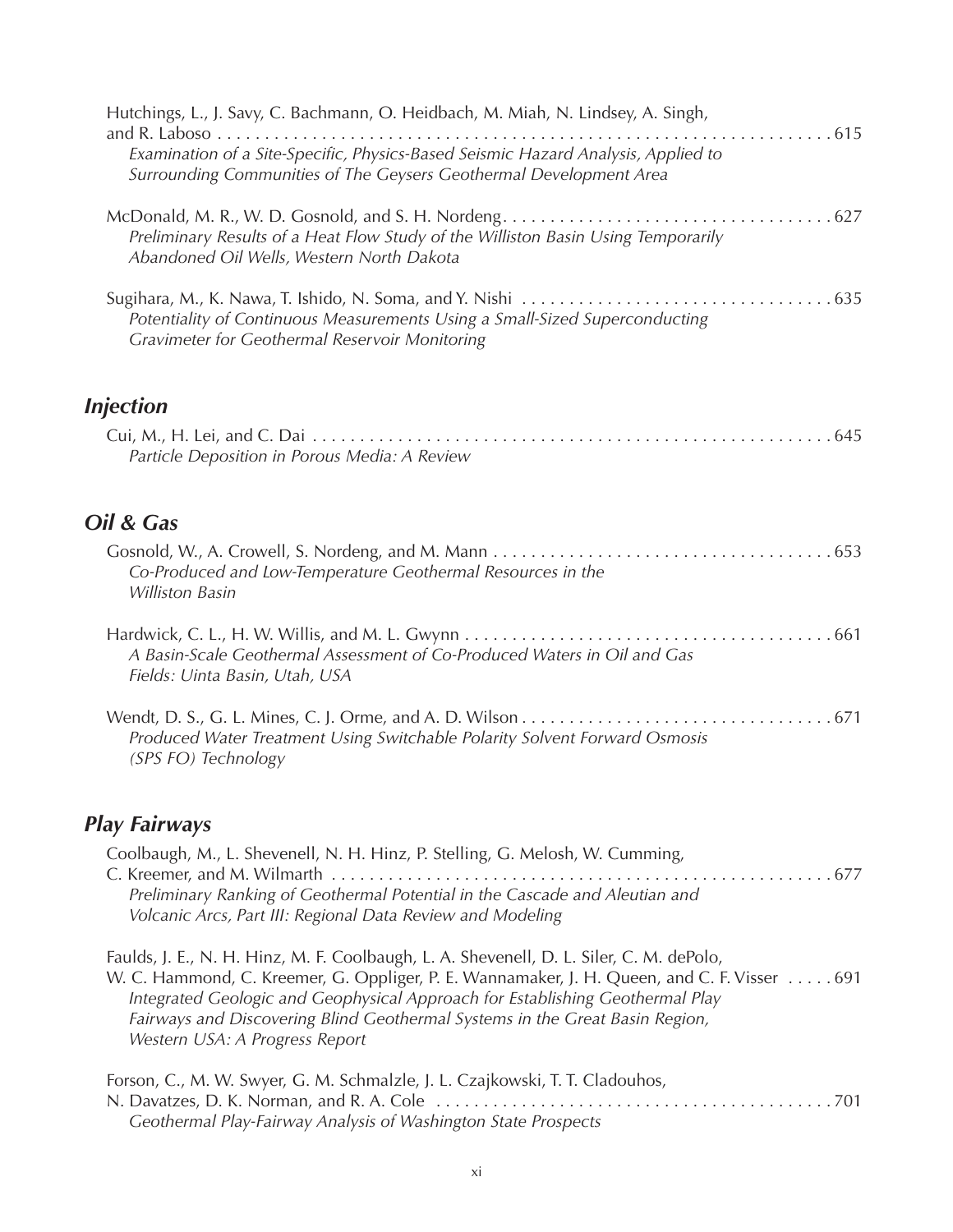| Cerro Prieto, Mexico - A Convective Extensional Geothermal Play                                                                                                                                                                                                                                                                                                         |
|-------------------------------------------------------------------------------------------------------------------------------------------------------------------------------------------------------------------------------------------------------------------------------------------------------------------------------------------------------------------------|
| Hinz, N. H., M. Coolbaugh, L. Shevenell, G. Melosh, W. Cumming, and P. Stelling 717<br>Preliminary Ranking of Geothermal Potential in the Cascade and Aleutian<br>Volcanic Arcs, Part II: Structural - Tectonic Settings of the Volcanic Centers                                                                                                                        |
| Jordan, T., E. Camp, J. Smith, C. Whealton, F. Horowitz, J. Stedinger, J. Tester,<br>M. Richards, M. Hornbach, Z. Frone, R. Bolat, B. Anderson, X. He, and K. Welcker 727<br>Low-Temperature Geothermal Energy Characterization by Play Fairway Analysis<br>for the Appalachian Basin of New York, Pennsylvania and West Virginia                                       |
| Lautze, N., D. Thomas, N. Hinz, N. Frazer, G. Ito, D. Waller, H. Schuchmann,<br>Integration of Data in a Play Fairway Analysis of Geothermal Potential<br>Across the State of Hawaii                                                                                                                                                                                    |
| McClain, J. S., P. Dobson, C. Cantwell, M. Conrad, C. Ferguson, A. Fowler,<br>E. Gasperikova, W. Glassley, S. Hawkes, P. Schiffman, D. Siler, N. Spycher,<br>Geothermal Play Fairway Analysis of Potential Geothermal Resources in<br>NE California, NW Nevada, and Southern Oregon: A Transition between<br>Extension-Hosted and Volcanically-Hosted Geothermal Fields |
| Nash, G. D., and C. R. Bennett $\dots\dots\dots\dots\dots$<br>Adaptation of a Petroleum Exploration Tool to Geothermal Exploration:<br>Preliminary Play Fairway Model of Tularosa Basin, New Mexico, and Texas                                                                                                                                                          |
| Person, M., S. Kelley, R. Kelley, S. Karra, D. Harp, J. Witcher, J. Bielicki, G. Sutula,<br>751<br>Hydrogeologic Windows: Detection of Blind and Traditional Geothermal<br>Play Fairways in Southwestern New Mexico Using Conservative Element<br>Concentrations and Advective-Diffusive Solute Transport                                                               |
| Shervais, J. W., J. M. Glen, L. M. Liberty, P. Dobson, E. Gasperikova, E. Sonnenthal,<br>C. Visser, D. Nielson, S. Garg, J. P. Evans, D. Siler, J. DeAngelo, N. Athens,<br>Snake River Plain Play Fairway Analysis - Phase 1 Report                                                                                                                                     |
| Shevenell, L., M. Coolbaugh, N. H. Hinz, P. Stelling, G. Melosh, W. Cumming,<br>Preliminary Ranking of Geothermal Potential in the Cascade and Aleutian<br>Volcanic Arcs, Part I: Data Collection                                                                                                                                                                       |
| Wannamaker, P. E., A. J. Meigs, B. M. Kennedy, J. N. Moore, E. L. Sonnenthal,<br>Play Fairway Analysis of the Central Cascades Arc-Backarc Regime,<br>Oregon: Preliminary Indications                                                                                                                                                                                   |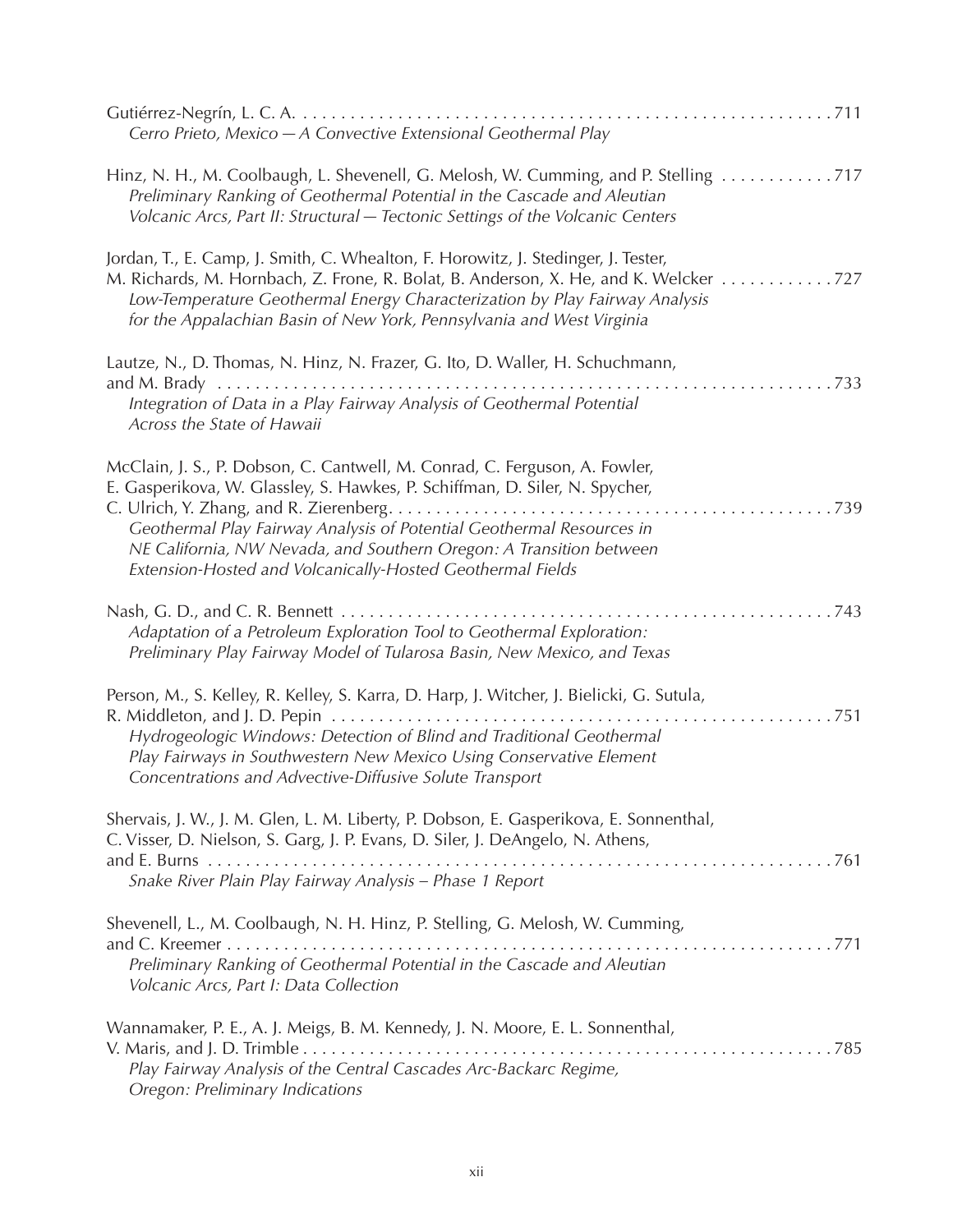| <b>Utah: Preliminary Indications</b>                                    | Wannamaker, P.E., J. N. Moore, K. L. Pankow, S. D. Simmons, G. D. Nash, V. Maris,<br>Play Fairway Analysis of the Eastern Great Basin Extensional Regime,                                                                                           |
|-------------------------------------------------------------------------|-----------------------------------------------------------------------------------------------------------------------------------------------------------------------------------------------------------------------------------------------------|
| <b>Power Plant</b>                                                      |                                                                                                                                                                                                                                                     |
| Geothermal Organic Rankine Cycle Train                                  | Evaluation of Inflow Radial Turbo Expander Field Performance for a 25 MW                                                                                                                                                                            |
| Gas at Geothermal Power Plants                                          | Use of a Waste Heat Boiler to Capture Energy From Flammable Noncondensable                                                                                                                                                                          |
| Bierre, E., and R. Fullerton<br>Cooling Water                           | Tubular Biofilm Reactor for Hydrogen Sulphide Removal From Geothermal                                                                                                                                                                               |
|                                                                         | Turboden, a Presentation of Recent Worldwide Developments and the Latest<br>Technical Solutions for Large-Scale Geothermal ORC Power-Plants                                                                                                         |
| Geothermal Binary Power Plants at Raft River,<br>Performance Comparison | San Emidio, and Neal Hot Springs: Part 1 - Plant Descriptions and Design                                                                                                                                                                            |
|                                                                         | García-Gutiérrez, A., R. Ovando-Castelar, J. I. Martínez-Estrella, I. Canchola-Félix,<br>Evaluation and Optimization of the Cerro Prieto Geothermal Field Steam<br>Transportation Network Efficiency - Estimation of Heat Losses From Pipe Fittings |
| Rankine Cycle System                                                    | . 855<br>Huang, D., Z. Wang, and W. Fu $\dots \dots \dots \dots \dots \dots \dots \dots \dots \dots \dots \dots \dots$<br>Predictive Functional Control Applied in Vapor Temperature Control of Organic                                             |
|                                                                         | Rerouting the Condensate in an ORC Geothermal Power Plant                                                                                                                                                                                           |
|                                                                         | Coso Case Study: 22 Years of Reliable Sulfur Removal                                                                                                                                                                                                |
|                                                                         | Thrust Bearing Load Observations in Deep Well Enclosed Lineshaft Pumps                                                                                                                                                                              |
|                                                                         | Rivas-Cruz, F., A. García-Gutiérrez, J. I. Martínez-Estrella, and Á. A. Ortiz-Bolaños  881<br>Design and Evaluation of Geothermal Steam Separators: A Review of the State of Art                                                                    |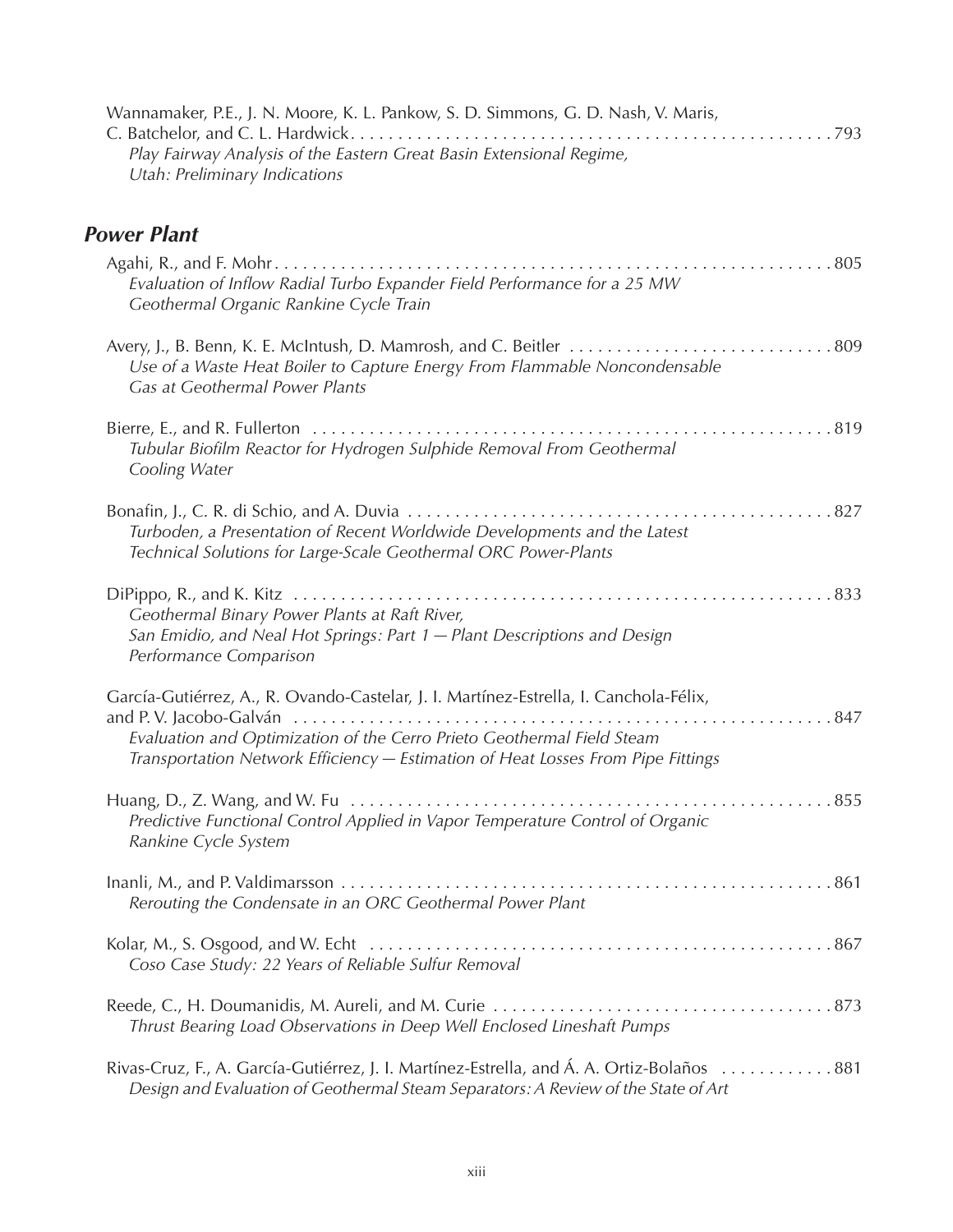| Displaced Exergy: The Valuation of Thermal Power                                                                                                   |
|----------------------------------------------------------------------------------------------------------------------------------------------------|
| Wendt, D., G. L. Mines, C. S. Turchi, G. Zhu, S. Cohan, L. Angelini, F. Bizzarri,<br>Stillwater Hybrid Geo-Solar Power Plant Optimization Analyses |
| DOE-GTO Low Temperature Project Case Study                                                                                                         |
| Sarulla 330 MW Geothermal Project Key Success Factors in Development                                                                               |

#### *Regulatory*

| Assessment of Air Quality for Development Options at Olkaria Geothermal Field<br>in Kenya |
|-------------------------------------------------------------------------------------------|
| Progress in Silencing ORC Turboexpanders in Geothermal Service                            |
| Alternative Water Policy Assessment for Enhanced Geothermal Systems - A Case<br>Study     |

#### *Reservoir Engineering/Modeling*

| 3D Simulation of Mixed-Mode Poroelastic Fracture Propagation for Reservoir<br>Stimulation                                                    |  |
|----------------------------------------------------------------------------------------------------------------------------------------------|--|
| Modelling the Effects of Seasonal Variations in Rainfall and Production Upon the<br>Aquifer and Surface Features of Rotorua Geothermal Field |  |
| Assessing the Effect of Realistic Reservoir Features<br>on the Performance of Sedimentary Geothermal Systems                                 |  |
| DNA-Encapsulated Silica Nanoparticle Tracers for Fracture Characterization                                                                   |  |

#### *Resource Assessment*

| Geothermal Prospector: Supporting Geothermal Analysis Through Spatial Data |  |
|----------------------------------------------------------------------------|--|
| Visualization and Querying Tools                                           |  |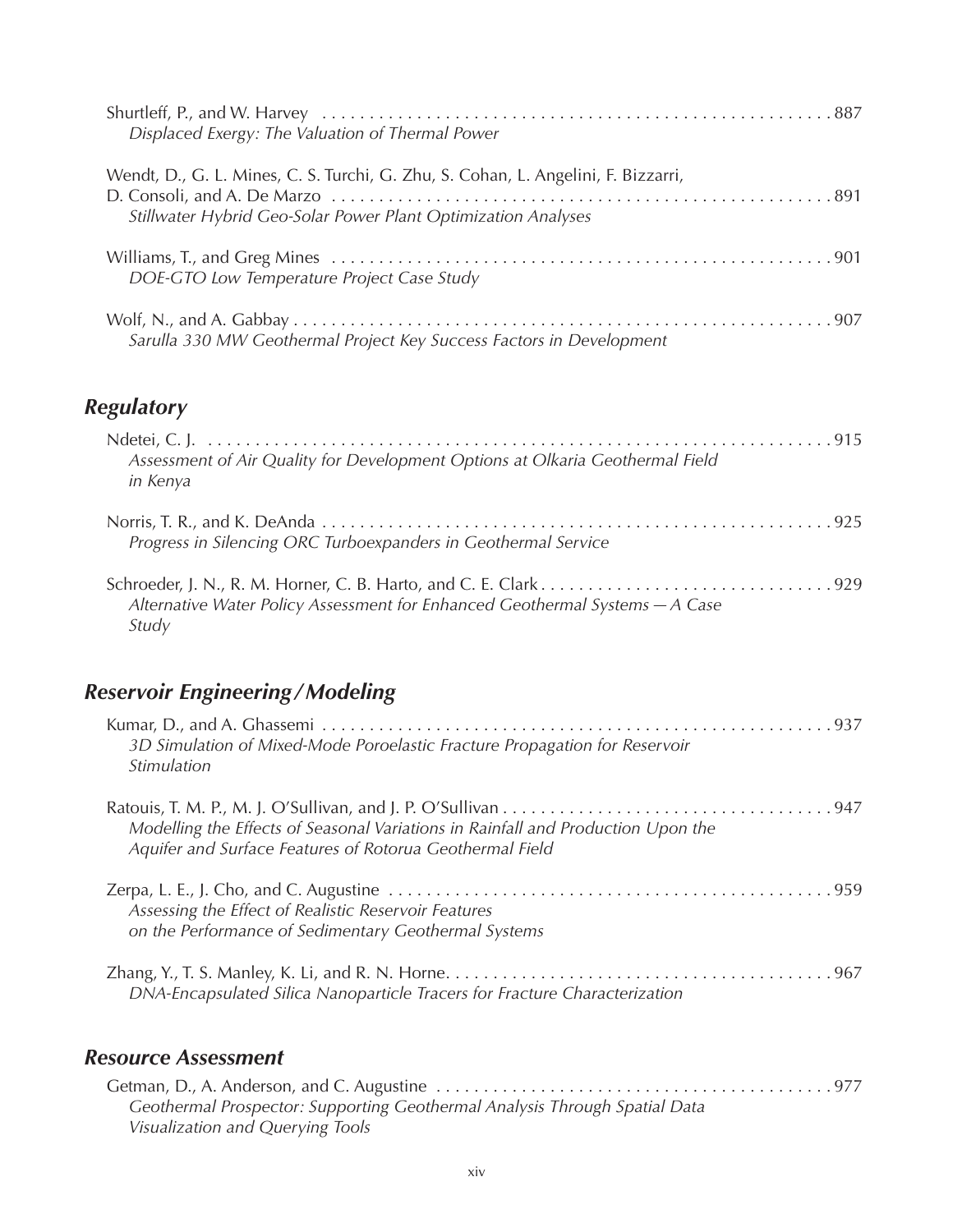| Using Geothermal Play Types as an Analogue for Estimating Potential Resource<br>Size                                                                                                                                                |  |
|-------------------------------------------------------------------------------------------------------------------------------------------------------------------------------------------------------------------------------------|--|
| Geothermal Resource Reporting Metric (GRRM) Developed for the U.S.<br>Department of Energy's Geothermal Technologies Office                                                                                                         |  |
| <b>Resource Management</b>                                                                                                                                                                                                          |  |
| Monitoring Ground-Surface Heating During Expansion of the Casa Diablo<br>Production Well Field at Mammoth Lakes, California                                                                                                         |  |
| <b>Scaling &amp; Mineral Extraction</b>                                                                                                                                                                                             |  |
| Clemente, V. C., K. S. Faja, M. H. Reed, L. M. Daco-ag, and R. J. T. Tamboboy. 1017<br>Assessment of CHIM-XPT and Watch in Predicting the Calcite Scaling Potential<br>of Geothermal Wells                                          |  |
| Noack, C. W., K. Perkins, N. Washburn, D. A. Dzombak, and A. K. Karamalidis 1023<br>Screening the Effects of Ligand Chemistry and Geometry on Rare Earth Element<br>Partitioning From Saline Solutions to Functionalized Adsorbents |  |
| Modular Solid-State Thermoelectric Power Generation and High-Value Lithium<br>Recovery From Low-Temperature Geothermal Brines                                                                                                       |  |
| Case Study of the Change of Scale With Production                                                                                                                                                                                   |  |
| <b>Sedimentary Basin</b>                                                                                                                                                                                                            |  |
| Geostatistical Analysis of Bottom-Hole Temperatures in the Denver and Williston<br><b>Basins: North America</b>                                                                                                                     |  |
| Discrete Fracture Network Simulation for Sedimentary Enhanced Geothermal<br>Systems: Red River Formation, Williston Basin, North Dakota                                                                                             |  |
| Sedimentary Basin Geothermal Resources in the Piceance Basin, Colorado                                                                                                                                                              |  |
|                                                                                                                                                                                                                                     |  |

#### *Tools*

| Balamir, O., W. M. Rickard, F. Wilson, K. Harestad, and P. A. Årebråt 1059   |  |
|------------------------------------------------------------------------------|--|
| Cementing Tool Supports Cement Plug in Large Diameter Geothermal Well Casing |  |